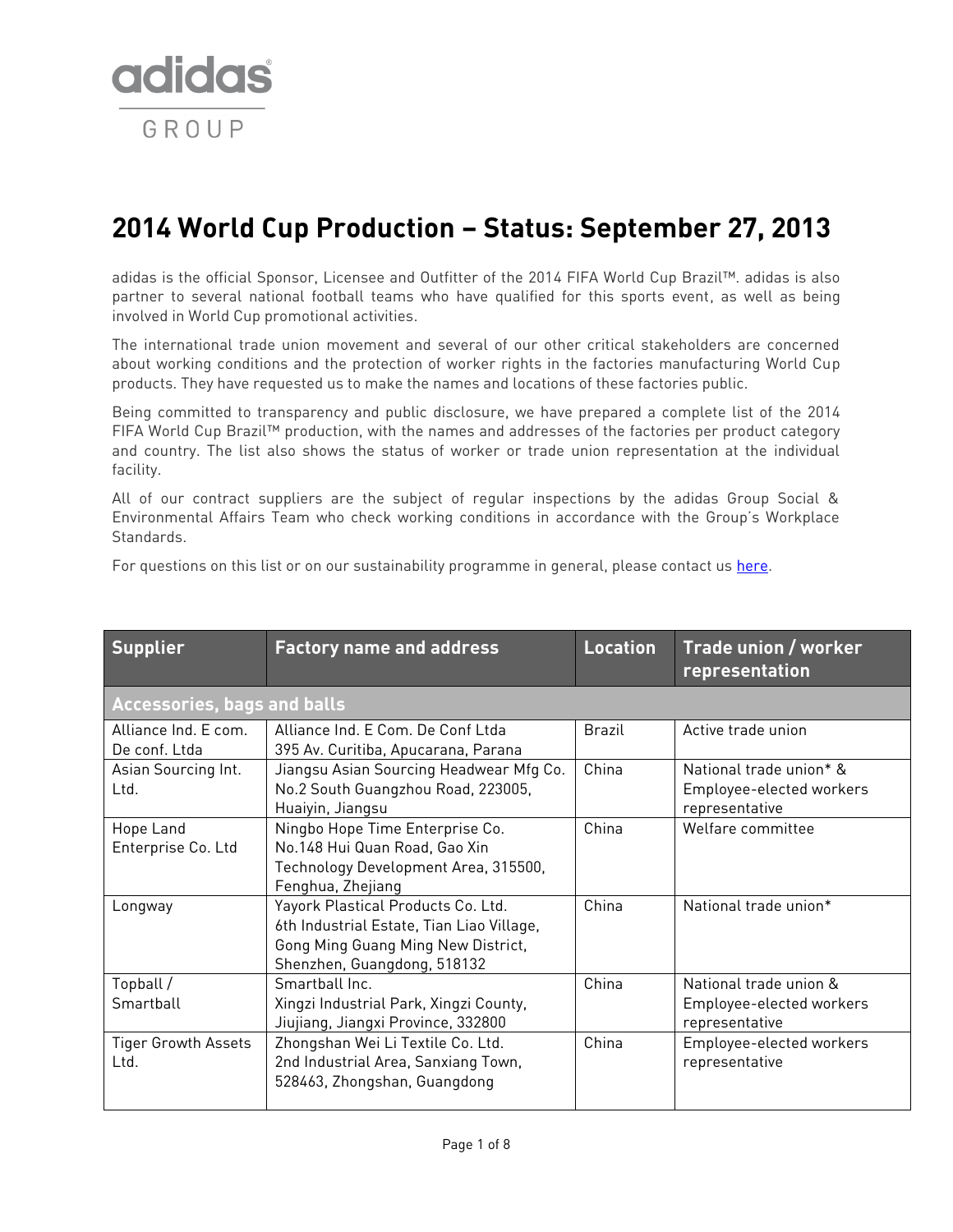

| Globalway                                          | PT. Global Way Indonesia<br>No 214, JL Ahmad Yani, Desa Gedangan,<br>Kec. Gedangan, 61254, Sidoarjo,<br>Jawa Timur                  | Indonesia     | Active trade union & bi-partite<br>worker-management<br>institution    |
|----------------------------------------------------|-------------------------------------------------------------------------------------------------------------------------------------|---------------|------------------------------------------------------------------------|
| Capital                                            | Capital Sports Pvt. Ltd.<br>P.O. Box 393, Kashmir Road, Near Galaxy<br>Marriage Hall, 51310 Sialkot, Punjab                         | Pakistan      | Employee-elected Worker<br>Welfare Committee.                          |
| <b>Forward Sport</b>                               | Forward Sports Pvt. Ltd.<br>P.O. Box 1704, Adha Sahowala,<br>Wazirabad Road 51310 Sialkot, Punjab                                   | Pakistan      | Active trade union and Worker<br>Management Council                    |
| Forward Gear                                       | Forward Gear Pvt. Ltd.<br>Adha Sahowala, Wazirabad Road,<br>51310 Sialkot                                                           | Pakistan      | Active trade union                                                     |
| Pungkook                                           | Joon Saigon Co. Ltd.<br>Road No. 6, Song Than 1 IZ, Di An District,<br><b>Binh Duong</b>                                            | Vietnam       | National trade union*                                                  |
| Pungkook                                           | Pung Kook III Co. Ltd.<br>1A Hamlet, An Phu Commune, Thuan An<br>District, Binh Duong Province                                      | Vietnam       | National trade union* &<br>employee-elected workers<br>representative  |
| Long Way Vietnam                                   | Longway Vietnam Co. Ltd.<br>Xuyen A Industrial Zone,<br>Duc Hoa, Long AN, 850000                                                    | Vietnam       | National trade union* &<br>employee-selected workers<br>representative |
| <b>Apparel</b>                                     |                                                                                                                                     |               |                                                                        |
| Khamsin S.A.                                       | Khamsin S.A.<br>1280 Florentino Ameghino, Buenos Aires,<br>Distrito Federal                                                         | Argentina     | Active trade union                                                     |
| R.A. Intertrading S.A.                             | R.A. Intertrading S.A.<br>Jose I. Rucci (ex Pilar) 3951 / 55<br>Villa Lugano, Buenos Aires, C1439FVQ                                | Argentina     | Active trade union                                                     |
| <b>Tessicot S.A</b>                                | <b>Tessicot S.A</b><br>Dorrego 705 Cap. Fed., 1414, Buenos<br>Aires, Distrito Federal                                               | Argentina     | Active trade union                                                     |
| Will Der S.A                                       | Will Der S.A<br>3731 SAN LORENZO, OLIVOS, Buenos<br>Aires, 1636                                                                     | Argentina     | Active trade union                                                     |
| Dass Sul Calçados e<br>Artigos Esportivos<br>Ltda. | Dass Sul Calçados e Artigos Esportivos<br>Ltda.<br>R. Marcilio Dias 10, Saudades<br>SC 89868 000                                    | <b>Brazil</b> | Active trade union                                                     |
| <b>Buddies Limited</b>                             | Shenzhou Co. Ltd.<br>Buildings K&L, Soun Ouk Sahakom,<br>Vattanac Sangkat Sahakom Chey Khan,<br>Mean Chey, Phnom Penh, 855-23995578 | Cambodia      | Worker management<br>committee                                         |
| YG W F Tank                                        | JIT Textiles Ltd.<br>National Road No. 4, Phum Ang,                                                                                 | Cambodia      | Active trade union                                                     |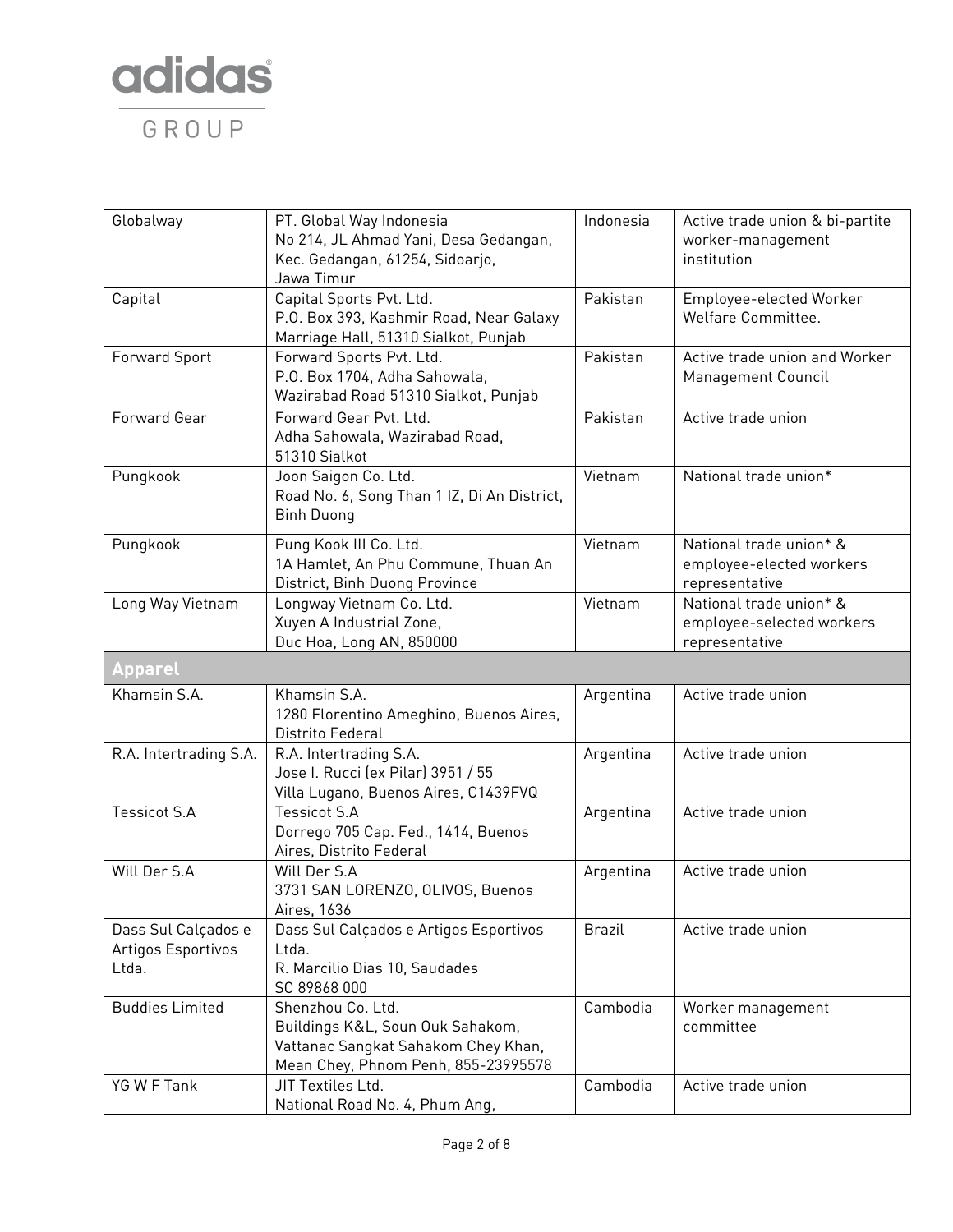

|                        | Sangkat Chom Chao, Khan Dorngkor                                                |          |                                           |
|------------------------|---------------------------------------------------------------------------------|----------|-------------------------------------------|
| Predator JKT           | Grand Twins Int'l                                                               | Cambodia | Active trade union                        |
|                        | Phum Trapang Por,                                                               |          |                                           |
|                        | Sangkat Chom Chao                                                               |          |                                           |
|                        | Khan Dangkor                                                                    |          |                                           |
| New Iconic KL          | Grand Twins Int'l                                                               | Cambodia | Active trade union                        |
|                        | Phum Trapang Por,                                                               |          |                                           |
|                        | Sangkat Chom Chao                                                               |          |                                           |
|                        | Khan Dangkor                                                                    |          |                                           |
| Amerseas               | Amerseas Enterprises                                                            | China    | National trade union* &                   |
| Enterprises Ltd.       | No.3 Tian Sheng Road, YunPu Industrial                                          |          | Employee-elected workers                  |
|                        | Zone, Luo Gang District, Guangzhou,                                             |          | representative                            |
|                        | Guangdong, 510530                                                               |          |                                           |
| Asian Sourcing Int.    | Jiangsu Asian Sourcing Headwear Mfg Co.                                         | China    | National trade union* &                   |
| Ltd.                   | No.2 South Guangzhou Road, 223005,                                              |          | Employee-elected workers                  |
|                        | Huaian, Jiangsu                                                                 | China    | representative<br>National trade union* & |
| Bowker                 | Bowker Venture Garment Factory Co. Ltd.                                         |          |                                           |
|                        | Zhen Xing Industrial Area, Chucheng<br>Development District, Yun Fu, Guangdong, |          | Employee-elected workers                  |
|                        | 527300                                                                          |          | representative                            |
| Bowker                 | Bowker (Wuzhou) Garment Factory Ltd.                                            | China    | National trade union* &                   |
|                        | 3rd Road, No. 1 Industrial Section,                                             |          | Employee-elected workers                  |
|                        | Wuzhou, Guangxi                                                                 |          | representative                            |
| Bowker                 | Bowker Yao Hua Garment Co. Ltd.                                                 | China    | Employee-elected workers                  |
|                        | Gao Ling, Qiu Chang Town, Hui Yang,                                             |          | representative                            |
|                        | Huizhou, Guangdong, 516221                                                      |          |                                           |
| Bowker                 | Bowker Yee Sing Garment Factory Co.Ltd.                                         | China    | Employee-elected workers                  |
|                        | No. 380-388, He Yuan Wide Road, He                                              |          | representative                            |
|                        | Yuan, Guangdong                                                                 |          |                                           |
| Bowker                 | <b>Sport City Garment Factory</b>                                               | China    | National trade union* &                   |
|                        | Hekou Chucheng Development District,                                            |          | Employee-elected workers                  |
|                        | Yun Fu, Guangdong                                                               |          | representative                            |
| <b>Buddies Limited</b> | Ningbo Shenzhou Knitting Co. Ltd. No.4                                          | China    | National trade union* &                   |
|                        | <b>Garment Factory</b>                                                          |          | Employee-elected workers                  |
|                        | No.26 Nan Hai Road, Economical                                                  |          | representative                            |
|                        | Technical Development Zone, Ningbo,                                             |          |                                           |
|                        | Zhejiang, 315800                                                                |          |                                           |
| Hope Time / Hope       | Ningbo Hope Time Enterprise Co. Ltd.                                            | China    | Welfare committee                         |
| Land Enterprise Co.    | No.148 Hui Quan Road, Gao Xin                                                   |          |                                           |
| Ltd.                   | Technology Development Area, 315500,                                            |          |                                           |
|                        | Fenghua, Zhejiang                                                               |          |                                           |
| Itochu Textile Co.     | Qingdao Atago Apparel Co. Ltd.                                                  | China    | National trade union* &                   |
| Ltd.                   | No.1 Fenghuang Shan 5 Road, Qingdao                                             |          | Employee-elected workers                  |
|                        | Northern Industrial Park, Jimo,                                                 |          | representative                            |
|                        | Shandong, 266217                                                                |          |                                           |
|                        |                                                                                 |          |                                           |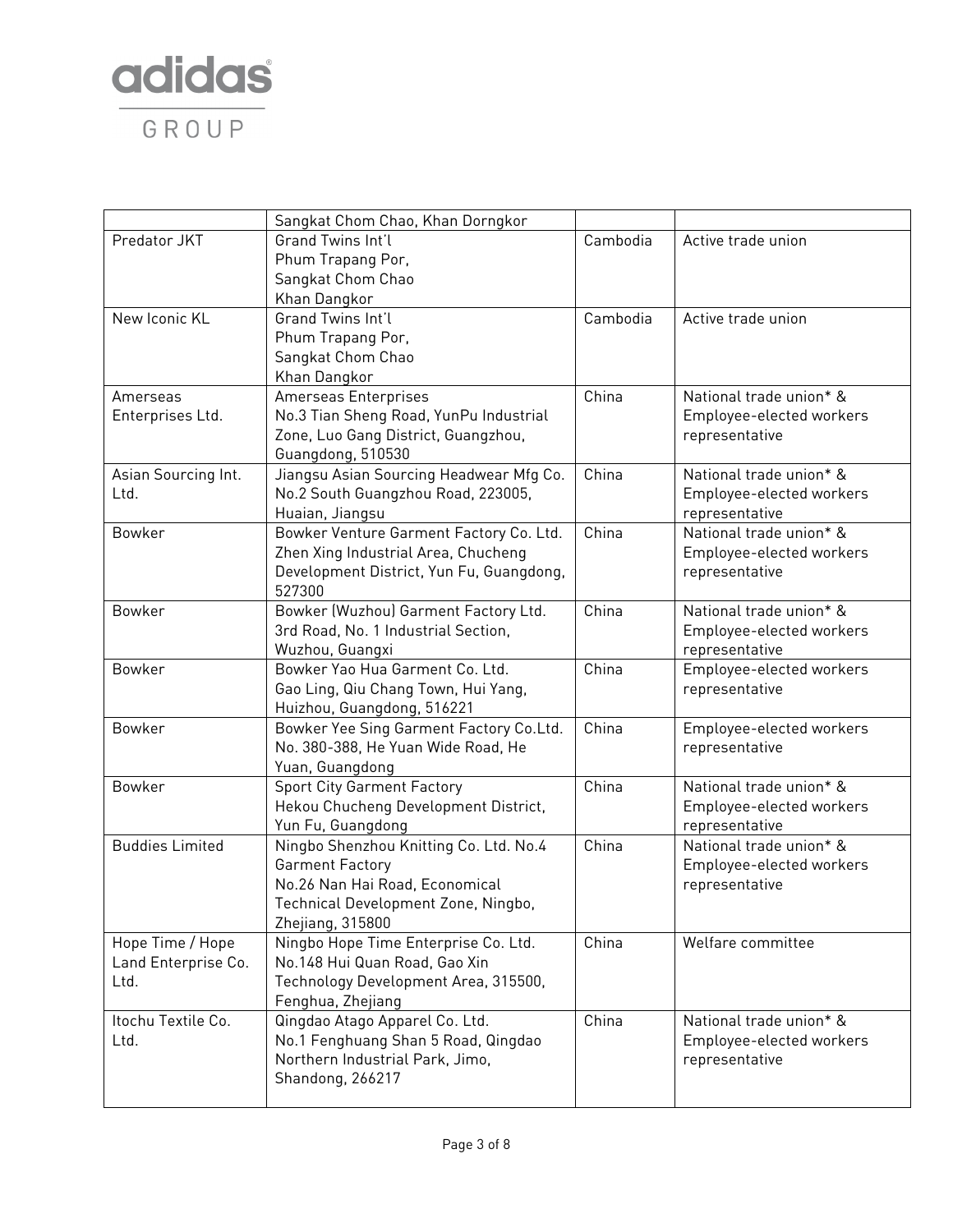

| Itochu Textile Co.<br>Ltd.                              | Zhejiang Palma<br>Shendang Industrial Area, Haiyan City,<br>314311, Haiyan, Zhejiang                                                                                  | China     | National trade union* &<br>Employee-elected workers<br>representative |
|---------------------------------------------------------|-----------------------------------------------------------------------------------------------------------------------------------------------------------------------|-----------|-----------------------------------------------------------------------|
| Itochu Textile Co.<br>Ltd.                              | Qingdao Tenghua Apparel Co. Ltd.<br>No.219, North Chong Qing Road,<br>Chengyang, 266108, Qingdao, Shandong                                                            | China     | Worker welfare committee                                              |
| Itochu Textile Co.<br>Ltd.                              | Shenzhou Knitting (Quzhou) Co. Ltd.<br>39 Donggang 1 Rd<br>Economic Development Zone,<br>324000, Quzhou, Zhejiang                                                     | China     | National trade union &<br><b>Employee Committee</b>                   |
| Itochu Textile Co.<br>Ltd.                              | Jinjianfeng Group Co. Ltd.<br>28-30 Xingping Road, Xinmiao,<br>Pinghu, Zhejiang, 314206                                                                               | China     | <b>Employee Committee</b>                                             |
| Suzhou Industrial<br>Park Tianyuan<br>Garments Co. Ltd. | Suzhou Industrial Park Tianyuan<br>Garments Co. Ltd.<br>No. 157, Yushan Road,<br>New District, Suzhou, Jiangsu                                                        | China     | National trade union &<br><b>Employee Committee</b>                   |
| Tay Hsin Knitting Co.<br>Ltd.                           | Tay Hsin (Nanhai Foshan) Knitting Co. Ltd.<br>1st Shabu West Road, Shabu Industrial<br>District, Shachong, Lishui Town, Nanhai<br>District, 528244, Foshan, Guangdong | China     | Employee-elected workers<br>representative                            |
| <b>Tiger Growth Assets</b><br>Ltd.                      | Zhongshan Weli Textile Co. Ltd.<br>2nd Industrial Area, Sanxiang Town,<br>528463, Zhongshan, Guangdong                                                                | China     | National trade union*                                                 |
| Universal                                               | Universal Garment Co. Ltd.<br>Dong cheng Rd, San Xiang Zhen, Peng<br>Dong Industrial Zone<br>Zhongshan, Guangdong                                                     | China     | <b>Welfare Committee</b>                                              |
| Zhejiang Huizhong<br>Garments Co. Ltd.                  | Zhejiang Huizhong Garments Co. Ltd.<br>No. 123, Cheng Gong Road,<br>Huimin Street, Jiashan County,<br>Jiaxing, Zhejiang                                               | China     | National trade union &<br>Employee-elected workers<br>representative  |
| Fritsche Accessories<br>GmbH                            | Fritsche Accessories GmbH<br>Zeppelinstrasse 1, Helmbrechts, 95233                                                                                                    | Germany   | No trade union                                                        |
| <b>World of Textiles</b>                                | <b>World of Textiles</b><br>25/46 Muenchberger Str., Konradsreuth,<br>Bayern, 95176                                                                                   | Germany   | Employee-elected worker<br>representatives                            |
| PT Kahatex                                              | Jl. Cijerah Cigondewah Girang No. 16.,<br>RT001/RW032, Melong, Cimahi 40534,<br>West Java                                                                             | Indonesia | Active trade unions & bi-partite<br>worker-management<br>institution  |
| PT Grand Best<br>Indonesia                              | Jl. Coaster No.8, Blok B18,19,20,21,22<br>Tanjung Emas Export Processing Zone,<br>Semarang 50174, Central Java                                                        | Indonesia | Active trade union & bi-partite<br>worker-management<br>institution   |
| PT Golden Castle                                        | Jl. Pelabuhan Nusantara II Blok B Unit 3-<br>4, Kawasan Berikat Nusantara Tanjung                                                                                     | Indonesia | Active trade unions & bi-partite<br>worker-management                 |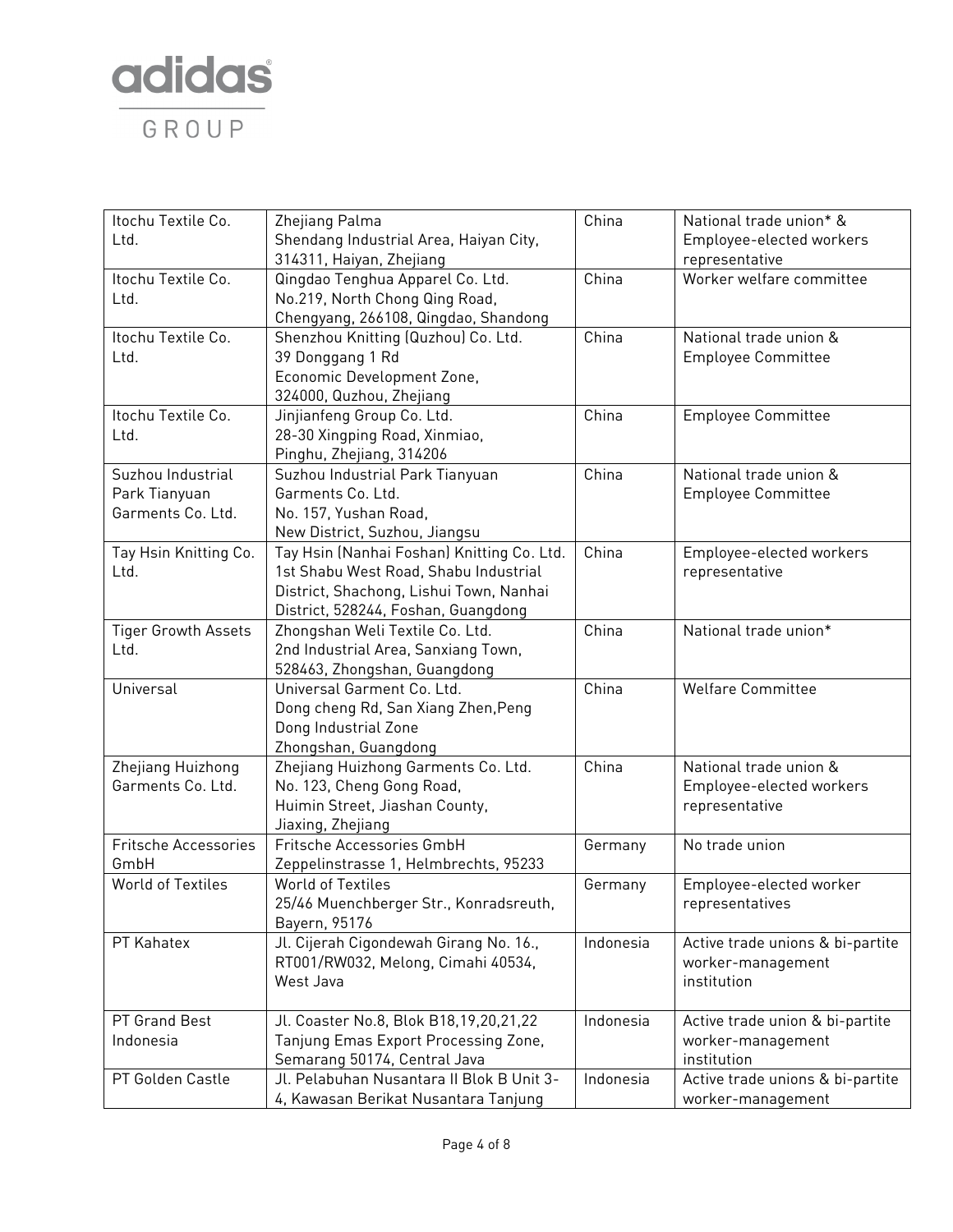

|                       | Priok, Jakarta 14310                                            |             | institution                      |
|-----------------------|-----------------------------------------------------------------|-------------|----------------------------------|
| PT Tung Mung          | Jl. Raya Serang Km.24 Balaraja Banten,                          | Indonesia   | Active trade unions & bi-partite |
| <b>Textile Bintan</b> | Tangerang 15610                                                 |             | worker-management                |
|                       |                                                                 |             | institution                      |
| PT Tuntex Garment     | Jl. Raya Serang Km. 18.8, Cikupa Banten,                        | Indonesia   | Active trade unions & bi-partite |
| Indonesia             | Tangerang 15710                                                 |             | worker-management                |
|                       |                                                                 |             | institution                      |
| PT Pilar Sejati       | RT01/RW02 Dukuh Buluh, Desa Buluh                               | Indonesia   | Active trade union & bi-partite  |
| Sejahtera             | Kec. Mojosongo, Boyolali 57371, Central                         |             | worker-management                |
|                       | Java                                                            |             | institution                      |
| Sintex International  | Globalwear Manufacturing Inc.                                   | Philippines | Worker-Management Welfare        |
| Ltd.                  | 1st & 2 <sup>nd</sup> Floor, SUDECOR Building,                  |             | Committee                        |
|                       | Mactan Economic Zone 1,                                         |             |                                  |
|                       | Lapu-Lapu City, Cebu, 6015                                      |             |                                  |
| Sintex International  | Metrowear Inc.                                                  | Philippines | Worker-Management Welfare        |
| Ltd.                  | 2nd Avenue Coner 5th Street, Block C-6,                         |             | Committee                        |
|                       | Mactan Economic Zone, 6015,                                     |             |                                  |
|                       | Lapu-Lapu, Cebu                                                 |             |                                  |
| Sintex International  | Metrowear Inc. 2                                                | Philippines | Worker-Management Welfare        |
| Ltd.                  | Block C5, 6th Street, Mactan Economic                           |             | Committee                        |
|                       | Zone 1, Lapu-Lapu City, Cebu, 6015                              |             |                                  |
| Sintex International  | Mactan Apparels Inc.                                            | Philippines | Worker-Management Welfare        |
| Ltd.                  | Block B6, 5 <sup>th</sup> Street Corner 2 <sup>nd</sup> Avenue, |             | Committee                        |
|                       | Mactan Economic Zone 1, Lapu-Lapu City,                         |             |                                  |
|                       | Cebu, 6015                                                      |             |                                  |
| Sintex International  | Mactan Apparels Inc. 2                                          | Philippines | Worker-Management Welfare        |
| Ltd.                  | Block C5, 6 <sup>th</sup> Street Corner 2 <sup>nd</sup> Avenue, |             | Committee                        |
|                       | Mactan Economic Zone 1, Lapu-Lapu City,                         |             |                                  |
|                       | Cebu, 6015                                                      |             |                                  |
| YTI                   | Yuenthai Philippines Inc.                                       | Philippines | No trade union                   |
|                       | PIPC Bldg., 1                                                   |             |                                  |
|                       | 1 <sup>st</sup> Ave. Ext, 6 <sup>th</sup> St. Ext. Mactan       |             |                                  |
|                       | Economic Zone Phase 1                                           |             |                                  |
| NK Apparel Co. Ltd.   | NK Apparel Co. Ltd.                                             | Thailand    | Employee-elected worker          |
|                       | 369, 370 Moo 4, Manjakiri Road, Tumbol                          |             | welfare committee                |
|                       | Bantoom, Amphur Muang, Khon Kaen,                               |             |                                  |
|                       | 40000                                                           |             |                                  |
| Trax Intertrade Co.   | 61 Moo 5 Tumbon Jung-Harn, Ampur                                | Thailand    | Employee-elected welfare         |
| Ltd. (Roiet)          | Jung-Harn, Roi-et Thailand 45000                                |             | committee                        |
|                       |                                                                 |             |                                  |
| Arikbey               | Arik Bey Tekstil Enerji ve Sinai Yatirimlar                     | Turkey      | Employee-elected worker          |
|                       | Anonim Sirketi                                                  |             | representatives                  |
|                       | Akcaburgaz Mah.Ugur Mumcu Cad.no:47                             |             |                                  |
|                       | B Blok, 34552 Esenyurt,                                         |             |                                  |
|                       | Istanbul                                                        |             |                                  |
|                       |                                                                 |             |                                  |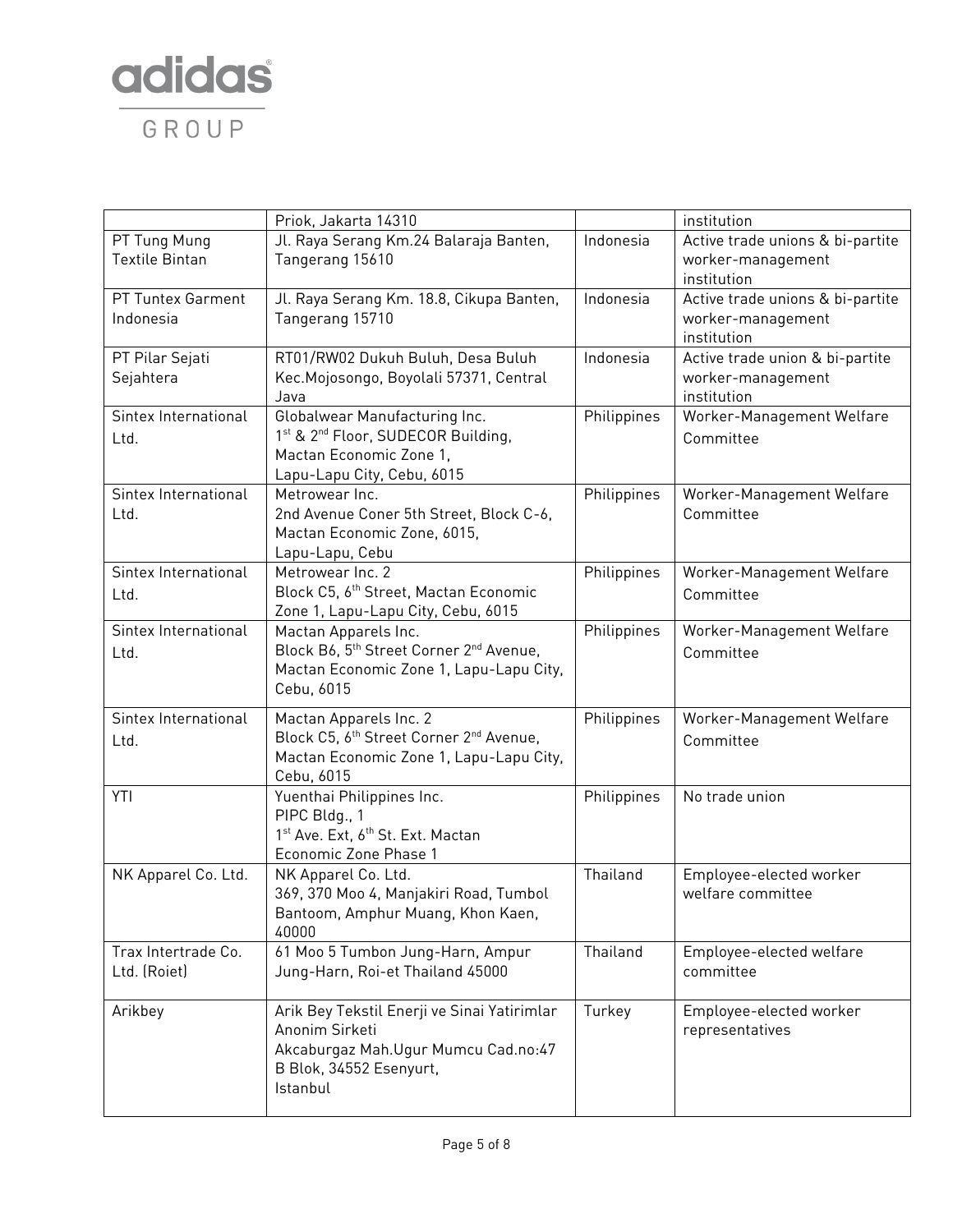

| Arikbey                      | Arik Bey Tekstil Enerji ve Sinai Yatirimlar<br>Anonim Sirketi<br>Bahcelievler Mah.<br>Arik Bey Tekstil Fab. Caddesi, No:1<br>42700 Beysehir, Konya | Turkey    | Employee-elected worker<br>representatives |
|------------------------------|----------------------------------------------------------------------------------------------------------------------------------------------------|-----------|--------------------------------------------|
| Arikbey                      | Beybo Seydisehir Boya San ve Tic A.S.<br>Alaylar 2 Mah. Hafif San. Bol.<br>Cevre Yolu Uzeri,<br>42370 Seydisehir, Konya                            | Turkey    | Employee-elected worker<br>representatives |
| Cicek Buris                  | Cicek Buris Havlu Dokuma San. ve Tic<br>Ltd.Sti.<br>Honaz yolu uzeri 3.km Gurlek<br>20065 Honaz, Denizli                                           | Turkey    | Employee-elected worker<br>representatives |
| Gelal Corap                  | Gelal Corap Sanayi ve Ticaret A.S.<br>Akcaburgaz Mah. 117. Sok. No:2, 34500,<br>Esenyurt, Istanbul                                                 | Turkey    | Employee-elected worker<br>representatives |
| Imteks                       | Entari Giyim Sanayi ve Ticaret A.S.<br>Organize Sanayi Bölgesi 103.Ada 7.Parsel<br>18260 Korgun, Cankiri                                           | Turkey    | Employee-elected worker<br>representatives |
| Imteks                       | Imteks Giyim Sanayi ve Ticaret A.S<br>D-100 Karayolu Uzeri Altinpinar Koyu<br>Girisi, 81100 Duzce                                                  | Turkey    | Employee-elected worker<br>representatives |
| Bowker                       | Bowker Garment Factory Co. Ltd.<br>No.2, Road No. 6, Dong An Industrial<br>Park, Thuan An District,<br>Binh Duong, 65072                           | Vietnam   | Employee-elected workers<br>representative |
| Din Tsun Holding Co.<br>Ltd. | Din Tsun (Vietnam) Sewing And<br>Embroidering Co. Ltd.<br>302 Hoa Binh Street, Hiep Tan Ward, Tan<br>Phu District, Ho Chi Minh City                | Vietnam   | National trade union*                      |
| <b>DTVN</b>                  | Dintsun Enterprise Co. Ltd.<br>Lot B3, D10/89Q National Road 1A, Tan<br>Tao Ward, Binh Tan District, Ho Chi Minh                                   | Vietnam   | National trade union*                      |
| Trax Intertrade Co.<br>Ltd.  | Alliance One Apparel Co. Ltd.<br>B1, B2, B5-B12, Giao Long Ip, An Phuoc<br>Commune, Chau Thanh District, Ben Tre<br>Province                       | Vietnam   | National trade union*                      |
| Din Tsun Holding Co.<br>Ltd. | Din Ling Garment Co. Ltd.<br>Hamlet 1A, Tan Thanh Tay Ward, Cu Chi<br>District, Ho Chi Minh City                                                   | Vietnam   | National trade union*                      |
| <b>Footwear</b>              |                                                                                                                                                    |           |                                            |
| Perchet Argentina<br>S/A     | Perchet Argentina S.A.<br>Ruta Nacional nº 5, KM 160,5 - Parque<br>Industrial de Chivilcoy<br>Chivilcoy, Provincia de Buenos Aires 6620            | Argentina | National trade union                       |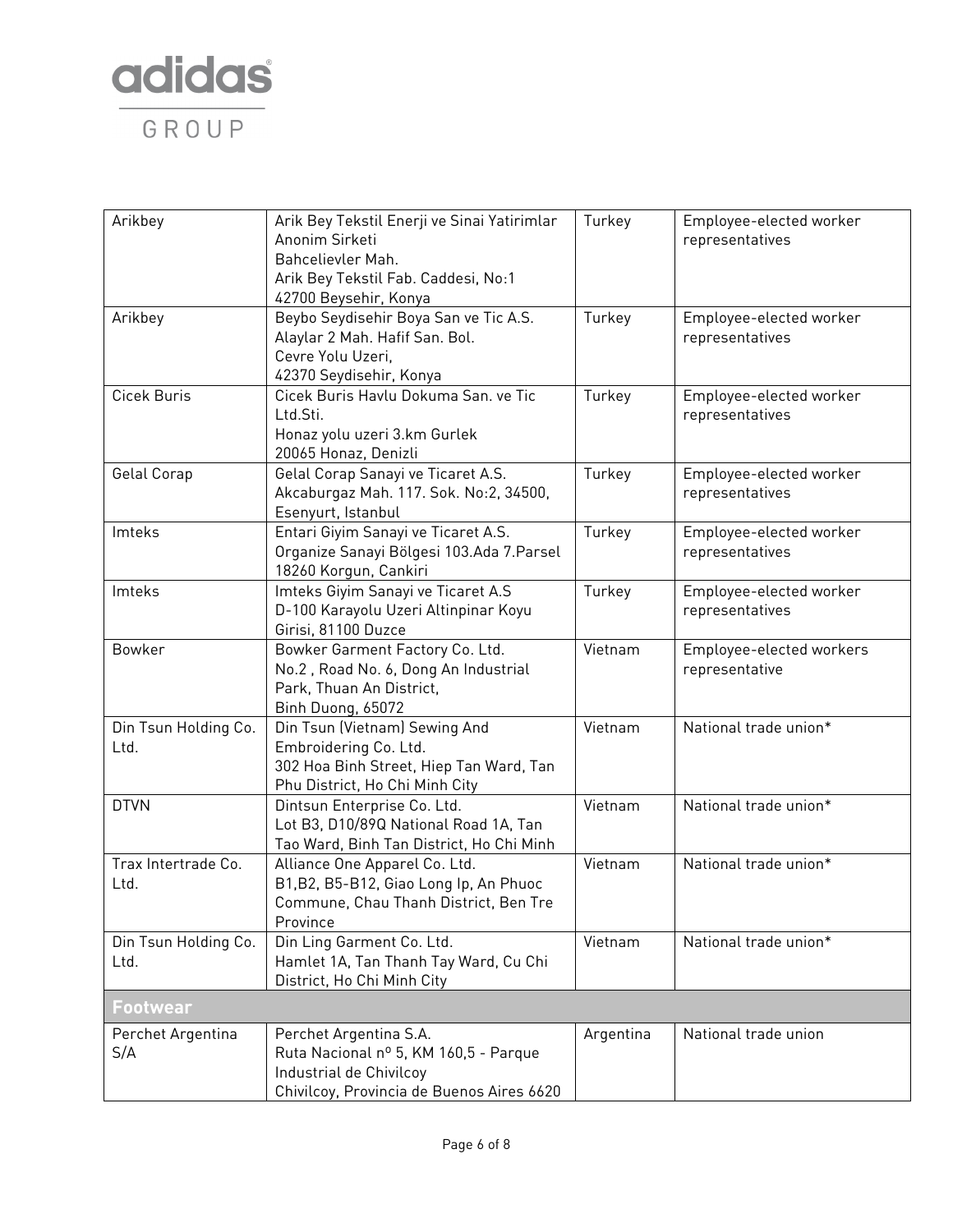

| Paquetá Calçados | Paqueta Calcados S.A.                     | <b>Brazil</b> | Trade union                      |
|------------------|-------------------------------------------|---------------|----------------------------------|
| Ltda             | 15 de Novembro Str, 407                   |               |                                  |
|                  | <b>B.</b> São Francisco                   |               |                                  |
|                  | Pentecoste - Ceará 62.640-000             |               |                                  |
| Sports Gear      | Can Sports Shoes Co. Ltd.                 | Cambodia      | Active trade unions              |
|                  | National Road No. 5, Chamkar Svay         |               |                                  |
|                  | Village, Sethey Commune, Samaky           |               |                                  |
|                  | Meanchey District, Kampong Chhang         |               |                                  |
| Everan           | Meng Da Footwear Industrial Co. Ltd.      | Cambodia      | Active trade unions              |
|                  | St Veng Sreng, Phoum Tropeang, Thloeng    |               |                                  |
|                  | Sangkat Chorm Chao Khan Dangkor,          |               |                                  |
|                  | Phnom Penh                                |               |                                  |
| Apache           | Apache Footwear Ltd.                      | China         | National trade union* and        |
|                  | Taiping Town, Qingxin County, 511853,     |               | employee-elected workers         |
|                  | Qingyuan, Guangdong                       |               | representative                   |
| Ching Luh        | Lian Jiang Ching Luh Shoes Co. Ltd.       | China         | Employee-elected workers         |
|                  | Aojiang Investment Zone, Lian Jiang,      |               | representative                   |
|                  | Fuzhou, Fujian, 350500                    |               |                                  |
| Everan           | Evervan (QingYuan) Footwear Co. Ltd.      | China         | National trade union* and a      |
|                  | 46, Xuanzhen Road, Taihe Industrial Park, |               | Workers Management               |
|                  | Qingxin County, Qingyuan City, 511800,    |               | Committee                        |
|                  | Qingyuan, Guangdong                       |               |                                  |
| Scheinfeld       | adidas Scheinfeld                         | Germany       | Active trade union and worker    |
|                  | Adi-Dassler-Str. 24,                      |               | council                          |
|                  | 91443 Scheinfeld                          |               |                                  |
| Apache           | Apache Footwear India Pte Ltd.            | India         | Employee-elected workers         |
|                  | Nellore, Mambattu Village, Tada Mandal,   |               | representative                   |
|                  | Sullurpet, 524121, Nellore,               |               |                                  |
|                  | Andhra Pradesh                            |               |                                  |
| Ching Luh        | PT Ching Luh Indonesia                    | Indonesia     | Active trade unions & bi-partite |
|                  | JL. Raya Serang KM 16                     |               | worker-management                |
|                  | Cikupa - 15710, Banten                    |               | institution                      |
| Panarub          | PT Panarub Industry                       | Indonesia     | Active trade unions & bi-partite |
|                  | Jl. Raya Moh Toha (Mauk) KM 1             |               | worker-management                |
|                  | Pasar Baru, Desa Gerendeng                |               | institution                      |
|                  | Tangerang - 15113, Banten                 |               |                                  |
|                  |                                           |               |                                  |
| Partland World   | PT. Parkland World Indonesia              | Indonesia     | Active trade union & bi-partite  |
|                  | Km68, Jalan Raya Serang, Desa Namo        |               | worker-management                |
|                  | Liir, Cikande, 42186, Serang, Banten      |               | institution                      |
| Pou Chen         | Pt Nikomas Gemilang                       | Indonesia     | Active trade union & bi-partite  |
|                  | Km.71, Jl.Raya Serang, Desa Tambak        |               | worker-management                |
|                  | Kec.Cikande, 42185, Serang, Jawa Barat    |               | institution                      |
| Shangway         | PT Shyang Yao Fung - Factory 2            | Indonesia     | Active trade unions & bi-partite |
|                  | Jl. Industry Raya II, Blok D, No. 2, Kel. |               | worker-management                |
|                  | Pasir Raya, Kec. Jati Uwung, Tangerang    |               | institution                      |
|                  |                                           |               |                                  |